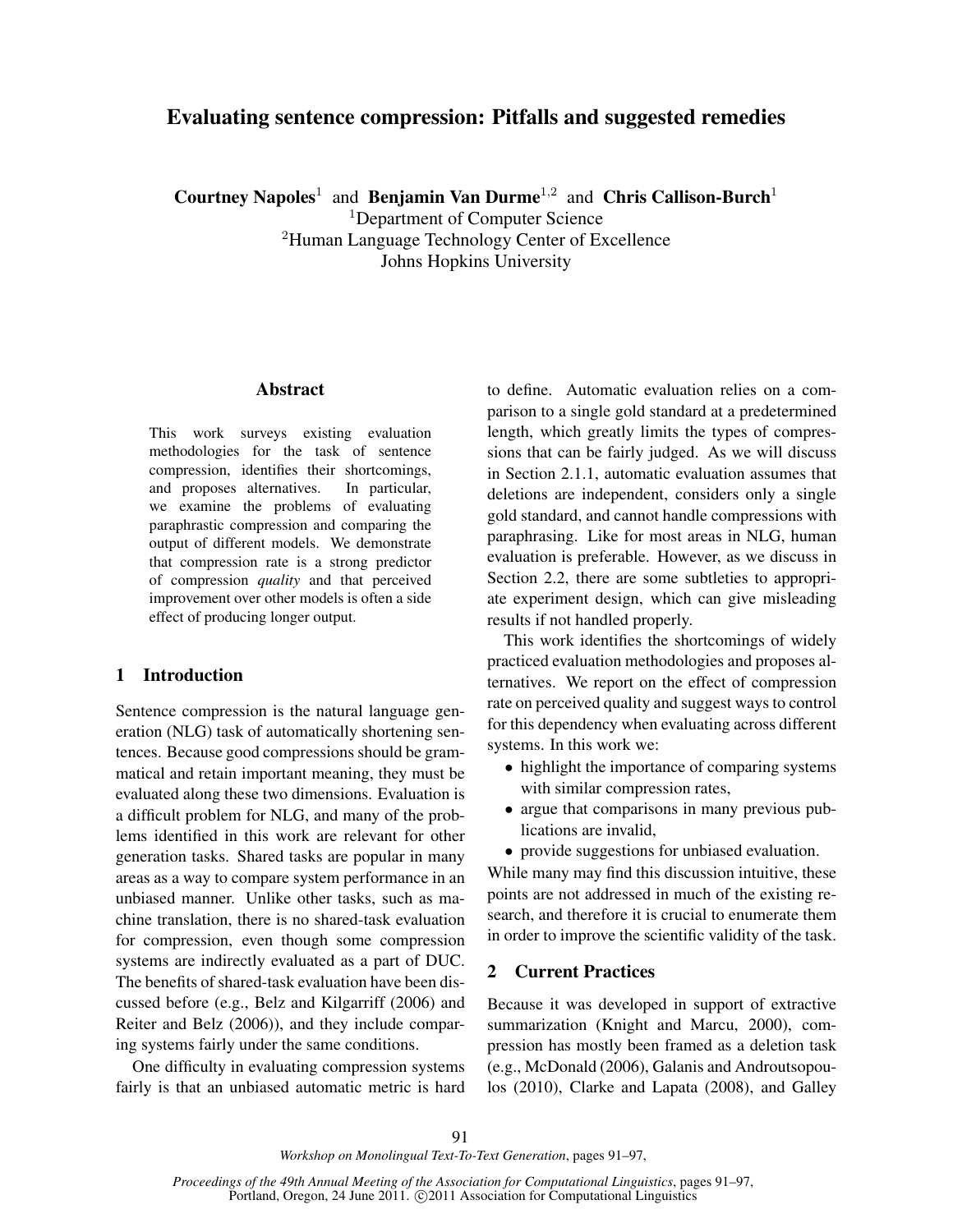| Words | Sentence                                                                                                           |  |  |
|-------|--------------------------------------------------------------------------------------------------------------------|--|--|
| 31    | Kaczynski faces charges contained in a 10-count federal indictment naming him as the person responsible for trans- |  |  |
|       | porting bombs and bomb parts from Montana to California and mailing them to victims.                               |  |  |
| 17    | Kaczynski faces charges naming him responsible for transporting bombs to California and mailing them to victims.   |  |  |
| 18    | Kaczynski faces charges naming him responsible for transporting bombs and bomb parts and mailing them to victims.  |  |  |
| 18    | Kaczynski faces a 10-count federal indictment for transporting bombs and bomb parts and mailing them to victims.   |  |  |

Table 1: Three acceptable compressions of a sentence created by different annotators (the first is the original).

and McKeown (2007)). In this context, a compression is an extracted subset of words from a long sentence. There are limited compression corpora because, even when an aligned corpus exists, the number of extractive sentence pairs will be few and therefore gold-standard compressions must be manually annotated. The most popular corpora are the Ziff-Davis corpus (Knight and Marcu, 2000), which contains a small set of 1067 extracted sentences from article/abstract pairs, and the manually annotated Clarke and Lapata (2008) corpus, consisting of nearly 3000 sentences from news articles and broadcast news transcripts. These corpora contain one gold standard for each sentence.

#### 2.1 Automatic Techniques

One of the most widely used automatic metrics is the F1 measure over grammatical relations of the goldstandard compressions (Riezler et al., 2003). This metric correlates significantly with human judgments and is better than Simple String Accuracy (Bangalore et al., 2000) for judging compression quality (Clarke and Lapata, 2006). F1 has also been used over unigrams (Martins and Smith, 2009) and bigrams (Unno et al., 2006). Unno et al. (2006) compared the F1 measures to BLEU scores (using the gold standard as a single reference) over varying compression rates, and found that BLEU behaves similarly to both F1 measures. A syntactic approach considers the alignment over parse trees (Jing, 2000), and a similar technique has been used with dependency trees to evaluate the quality of sentence fusions (Marsi and Krahmer, 2005).

The only metric that has been shown to correlate with human judgments is F1 (Clarke and Lapata, 2006), but even this is not entirely reliable. F1 over grammatical relations also depends on parser accuracy and the type of dependency relations used.<sup>1</sup>

#### 2.1.1 Pitfalls of Automatic Evaluation

Automatic evaluation operates under three often incorrect assumptions:

Deletions are independent. The dependency structure of a sentence may be unaltered when dependent words are not deleted as a unit. Examples of words that should be treated as a single unit include negations and negative polarity items or certain multi-word phrases (such as deleting *Latin* and leaving *America*). F1 treats all deletions equally, when in fact errors of this type may dramatically alter the meaning or the grammaticality of a sentence and should be penalized more than less serious errors, such as deleting an article.

The gold standard is the single best compression. Automatic evaluation considers a single gold-standard compression. This ignores the possibility of different length compressions and equally good compressions of the same length, where multiple non-overlapping deletions are acceptable. For an example, see Table 1.

Having multiple gold standards would provide references at different compression lengths and reflect different deletion choices (see Section 3). Since no large corpus with multiple gold standards exists to our knowledge, systems could instead report the quality of compressions at several different compression rates, as Nomoto (2008) did. Alternatively, systems could evaluate compressions that are of a similar length as the gold standard compression, to fix a length for the purpose of evaluation. Output length is controlled for evaluation in some other areas, notably DUC.

Systems compress by deletion and not substitution. More recent approaches to compression introduce reordering and paraphrase operations (e.g.,

<sup>&</sup>lt;sup>1</sup>For example, the RASP parser uses 16 grammatical depen-

dencies (Briscoe, 2006) while there are over 50 Stanford Dependencies (de Marneffe and Manning, 2008).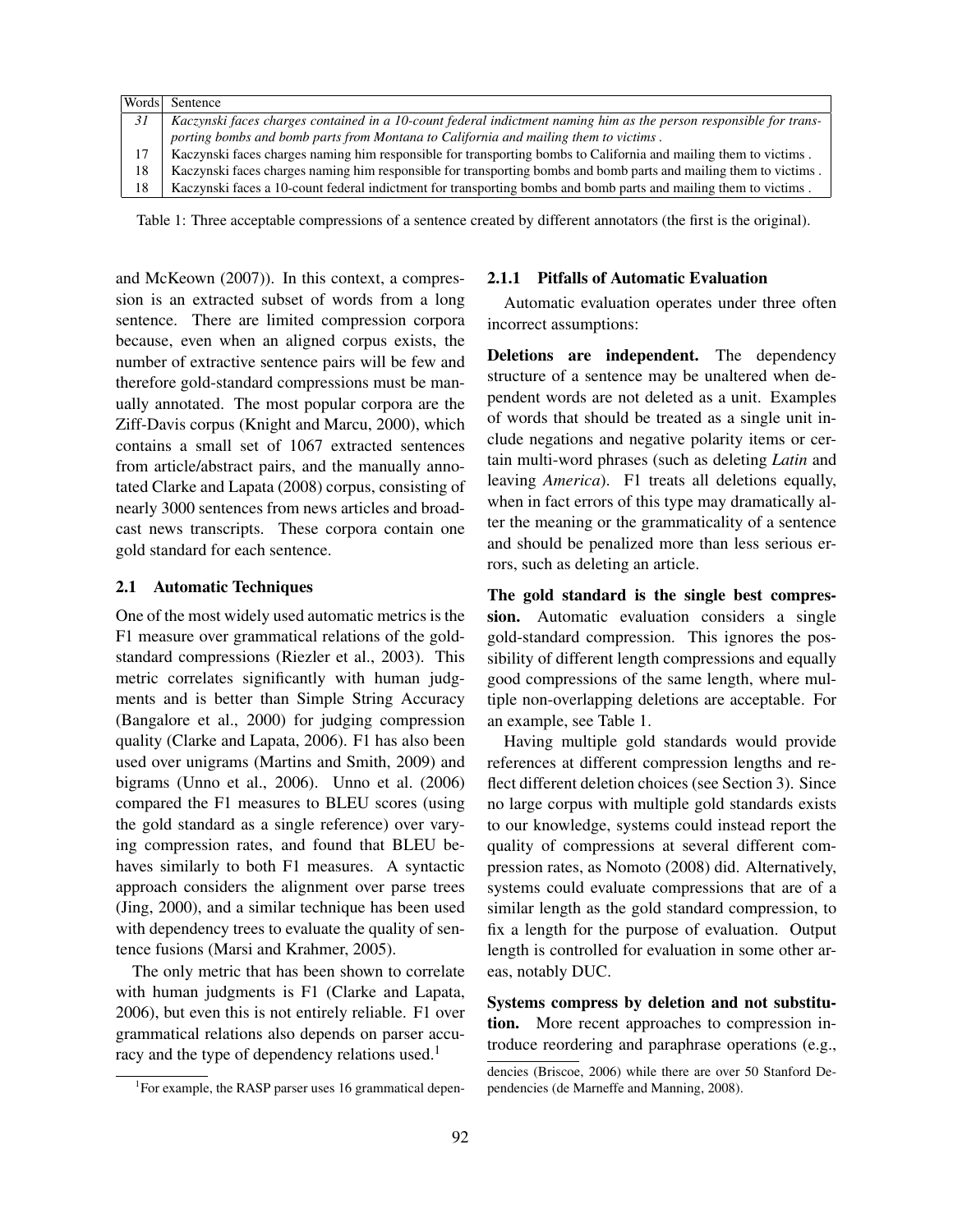Cohn and Lapata (2008), Woodsend et al. (2010), and Napoles et al. (2011)). For paraphrastic compressions, manual evaluation alone reliably determines the compression quality. Because automatic evaluation metrics compare shortened sentences to extractive gold standards, they cannot be applied to paraphrastic compression.

To apply automatic techniques to substitutionbased compression, one would need a gold-standard set of paraphrastic compressions. These are rare. Cohn and Lapata (2008) created an abstractive corpus, which contains word reordering and paraphrasing in addition to deletion. Unfortunately, this corpus is small (575 sentences) and only includes one possible compression for each sentence.

Other alternatives include deriving such corpora from existing corpora of multi-reference translations. The longest reference translation can be paired with the shortest reference to represent a long sentence and corresponding paraphrased goldstandard compression.

Similar to machine translation or summarization, automatic translation of paraphrastic compressions would require *multiple references* to capture allowable variation, since there are often many equally valid ways of compressing an input. ROUGE or BLEU could be applied to a set of multiplereference compressions, although BLEU is not without its own shortcomings (Callison-Burch et al., 2006). One benefit of both ROUGE and BLEU is that they are based on n-gram recall and precision (respectively) instead of word-error rate, so reordering and word substitutions can be evaluated. Dorr et al. (2003) used BLEU for evaluation in the context of headline generation, which uses rewording and is related to sentence compression. Alternatively, manual evalation can be adapted from other NLG domains, such as the techniques described in the following section.

#### 2.2 Manual Evaluation

In order to determine semantic and syntactic suitability, manual evaluation is preferable over automatic techniques whenever possible. The most widely practiced manual evaluation methodology was first used by Knight and Marcu (2002). Judges grade each compressed sentence against the original and make two separate decisions: how grammatical is the compression and how much of the meaning from the original sentence is preserved. Decisions are rated along a 5-point scale (LDC, 2005).

Most compression systems consider sentences out of context (a few exceptions exist, e.g., Daumé III and Marcu (2002), Martins and Smith (2009), and Lin (2003)). Contextual cues and discourse structure may not be a factor to consider if the sentences are generated for use out of context. An example of a context-aware approach considered the summaries formed by shortened sentences and evaluated the compression systems based on how well people could answer questions about the original document from the summaries (Clarke and Lapata, 2007). This technique has been used before for evaluating summarization and text comprehension (Mani et al., 2002; Morris et al., 1992).

#### 2.2.1 Pitfalls of Manual Evaluation

Grammar judgments decrease when the compression is presented alongside the original sentence. Figure 1 shows that the mean grammar rating for the same compressions is on average about 0.3 points higher when the compression is judged in isolation. Researchers should be careful to state when grammar is judged on compressions lacking reference sentences.

Another factor is the group of judges. Obviously different studies will rely on different judges, so whenever possible the sentences from an existing model should be re-evaluated alongside the new model. The "McD" entries in Table 2 represent a set of sentences generated from the exact same model evaluated by two different sets of judges. The mean grammar and meaning ratings in each evaluation setup differ by 0.5–0.7 points.

### 3 Compression Rate Predicts Performance

The dominant assumption in compression research is that the system makes the determination about the optimal compression length. For this reason, compression rates can vary drastically across systems. In order to get unbiased evaluations, systems should be compared only when they are compressing at similar rates.

Compression rate is defined as:

 $\frac{\text{# of tokens in compressed sentence}}{\text{# of the total number of nodes}} \times 100$  (1)

# of tokens in original sentence 
$$
\sim 100
$$
 (1)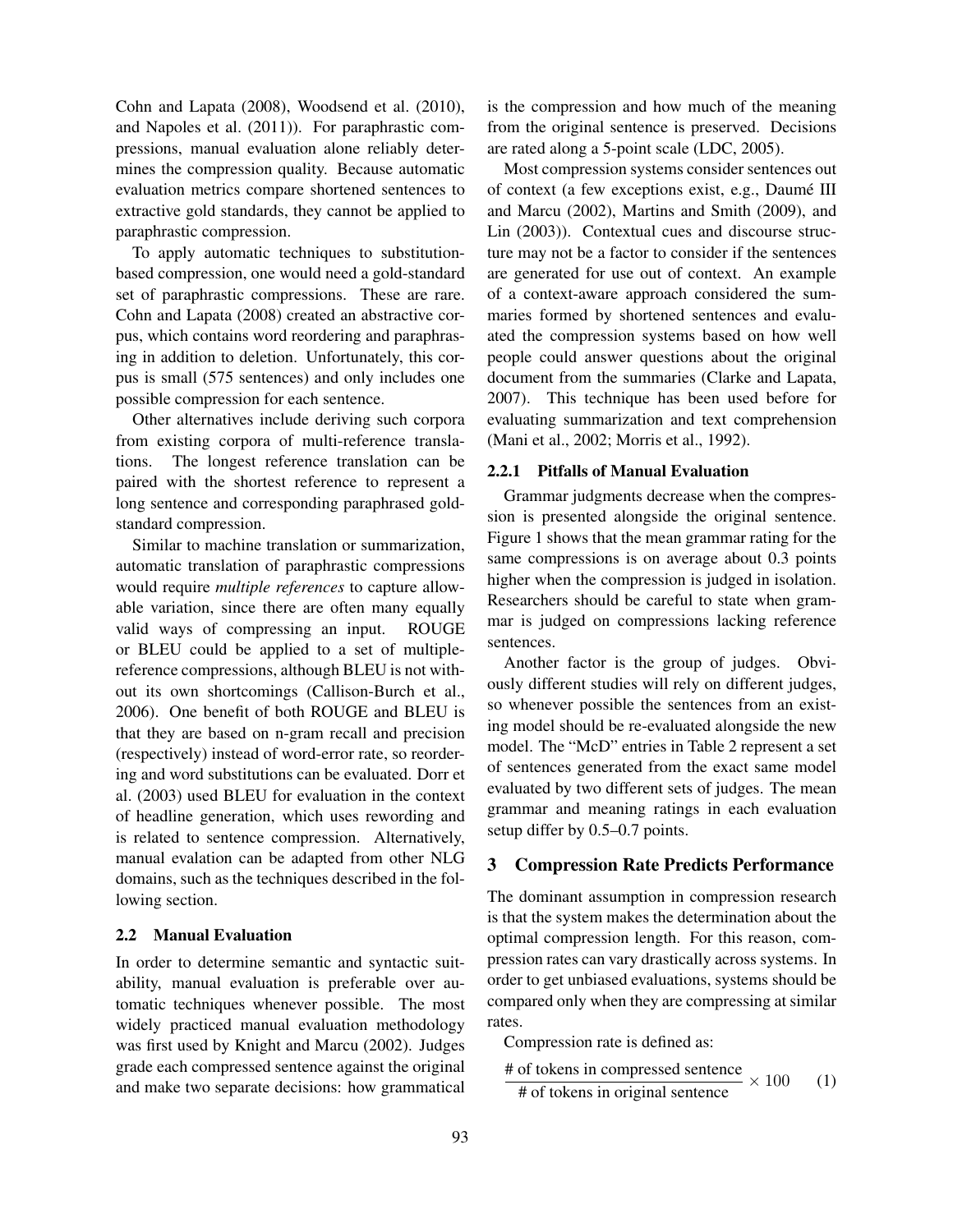

Figure 1: Compression rate strongly correlates with human judgments of meaning and grammaticality. *Gold* represents gold-standard compression and *Deletion* the results of a leading deletion model. Gold.1 grammar judgments were made alongside the original sentence and Gold.2 were made in isolation.

It seems intuitive that sentence quality diminishes in relation to the compression rate. Each word deleted increases the probability that errors are introduced. To verify this notion, we generated compressions at decreasing compression rates of 250 sentences randomly chosen from the written corpus of Clarke and Lapata (2008), generated by our implementation of a leading extractive compression system (Clarke and Lapata, 2008). We collected human judgments using the 5-point scales of meaning and grammar described above. Both quality judgments decreased linearly with the compression rate (see "Deletion" in Figure 1).

As this behavior could have been an artifact of the particular model employed, we next developed a unique gold-standard corpus for 50 sentences selected at random from the same corpus described above. The authors manually compressed each sentence at compression rates ranging from less than 10 to 100. Using the same setup as before, we collected human judgments of these gold standards to determine an upper bound of perceived quality at a wide range of compression rates. Figure 1 demonstrates that meaning and grammar ratings decay more drastically at compression rates below 40 (see "Gold"). Analysis suggests that humans are often able to practice "creative deletion" to tighten a sentence up to a certain point, before hitting a compression barrier, shortening beyond which leads to significant meaning and grammatically loss.

## 4 Mismatched Comparisons

We have observed that a difference in compression rates as small as 5 percentage points can influence the quality ratings by as much as 0.1 points and conclude: systems must be compared using similar levels of compression. In particular, if system A's output is higher quality, but longer than system B's, then it is not necessarily the case that A is better than B. Conversely, if B has results at least as good as system A, one can claim that B is better, since B's output is shorter.

Here are some examples in the literature of mismatched comparisons:

- Nomoto (2009) concluded their system significantly outperformed that of Cohn and Lapata (2008). However, the compression rate of their system ranged from 45 to 74, while the compression rate of Cohn and Lapata (2008) was 35. This claim is unverifiable without further comparison.
- Clarke and Lapata (2007), when comparing against McDonald (2006), reported significantly better results at a 5-point higher compression rate. At first glance, this does not seem like a remarkable difference. However,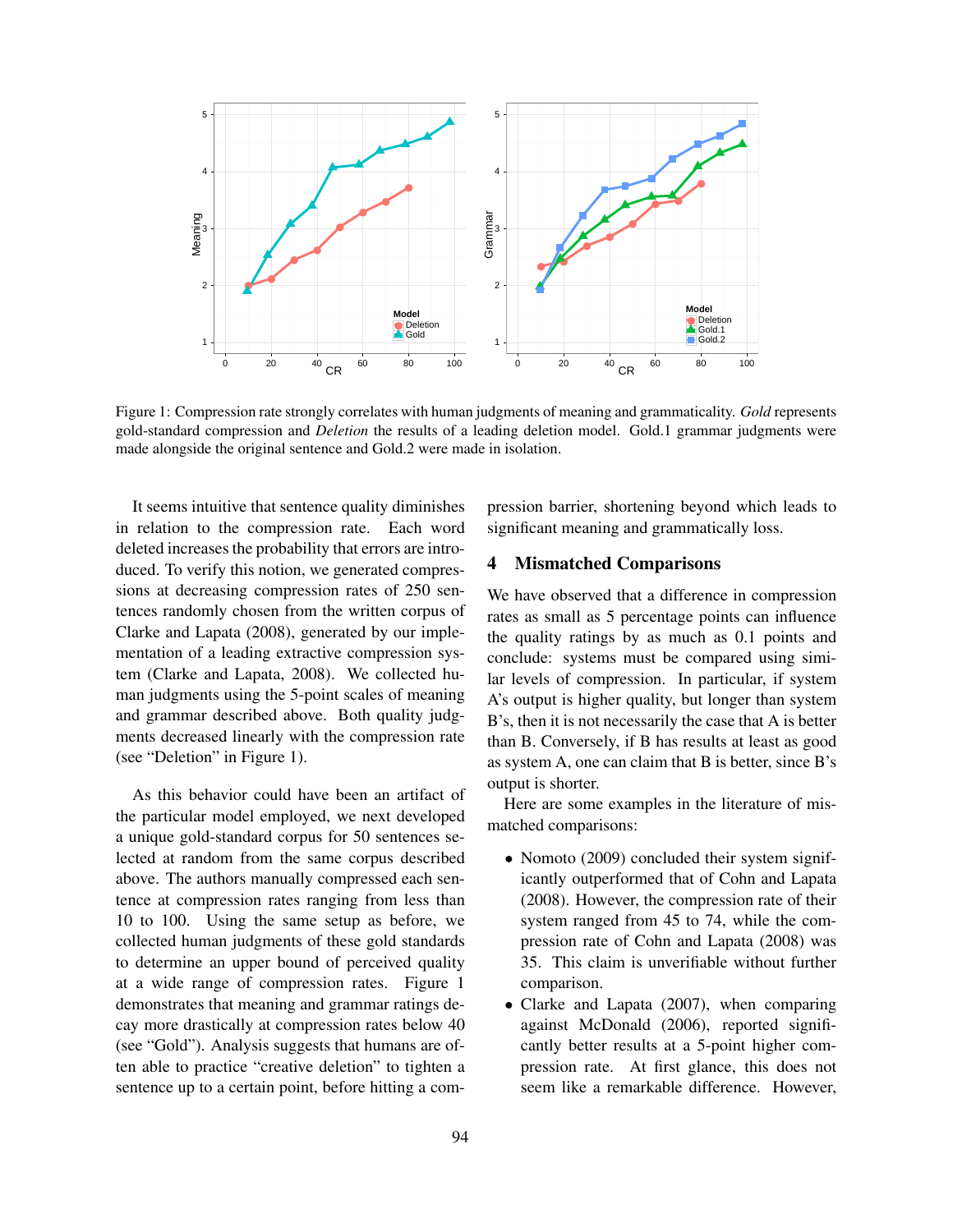| Model | <b>Meaning</b> | <b>Grammar</b> | Comp <sub>R</sub> |
|-------|----------------|----------------|-------------------|
| C&L   | 3.83           | 3.66           | 64.1              |
| McD   | 3.94           | 3.87           | 64.2              |
| C&L   | $3.76*$        | $3.53*$        | 78.4*             |
| McD   | $3.50*$        | $3.17*$        | $68.5*$           |

Table 2: Mean quality ratings of two competing models once the compression rates have been standardized, and as reported in the original work (denoted <sup>∗</sup> ). There is no significant improvement, but the numerically better model changes.

the study evaluated the quality of summaries containing automatically shortened sentences. The average document length in the test set was 20 sentences, and with approximately 24 words per sentence, a typical 65.4% compressed document would have 80 more words than a typical 60.1% McDonald compression. The aggregate loss from 80 words can be considerable, which suggests that this comparison is inconclusive.

We re-evaluated the model described in Clarke and Lapata (2008) (henceforth C&L) against the McDonald (2006) model with global constraints, but fixed the compression rates to be equal. We randomly selected 100 sentences from that same corpus and generated compressions with the same compression rate as the sentences generated by the Mc-Donald model (McD), using our implementation of C&L. Although not statistically significant, this new evaluation reversed the polarity of the results reported by Clarke and Lapata (Table 2). This again stresses the importance of using similar compression rates to draw accurate conclusions about different models.

An example of unbiased evaluation is found in Cohn and Lapata (2009). In this work, their model achieved results significantly better than a competing system (McDonald, 2006). Recognizing that their compression rate was about 15 percentage points higher than the competing system, they fixed the target compression rate to one similar to McDonald's output, and still found significantly better performance using automatic measures. This work is one of the few that controls their output length in order to make an objective comparison (another example is found in McDonald (2006)), and this type of analysis should be emulated in the future.

### 5 Suggestions

Models should be tested on the same corpus, because different corpora will likely have different features that make them easier or harder to compress. In order to make non-vacuous comparisons of different models, a system also needs to be constrained to produce the same length output as another system, or report results *at least as good* for shorter compressions. Using the multi-reference gold-standard collection described in Section 3, relative performance could be estimated through comparison to the goldstandard curve. The reference set we have annotated is yet small, but this is an area for future work based on feedback from the community.<sup>2</sup>

Other methods for limiting quality disparities introduced by the compression rate include fixing the target length to that of the gold standard (e.g., Unno et al. (2006)). Alternately, results for a system at varying compression levels can be reported, $3$  allowing for comparisons at similar lengths. This is a practice to be emulated, if possible, because systems that cannot control output length can make comparisons against the appropriate compression rate.

In conclusion, we have provided justification for the following practices in evaluating compressions:

- Compare systems at similar compression rates.
- Provide results across multiple compression rates when possible.
- Report that system A surpasses B iff: A and B have the same compression rate and A does better than B, or A produces shorter output than B and A does at least as well B.
- New corpora for compression should have multiple gold standards for each sentence.

### Acknowledgments

We are very grateful to James Clarke for helping us obtain the results of existing systems and to the reviewers for their helpful comments and recommendations. The first author was supported by the JHU Human Language Technology Center of Excellence. This research was funded in part by the NSF under grant IIS-0713448. The views and findings are the authors' alone.

<sup>&</sup>lt;sup>2</sup>This data is available on request.

<sup>&</sup>lt;sup>3</sup>For example, Nomoto (2008) reported results ranging over compression rates: 0.50–0.70.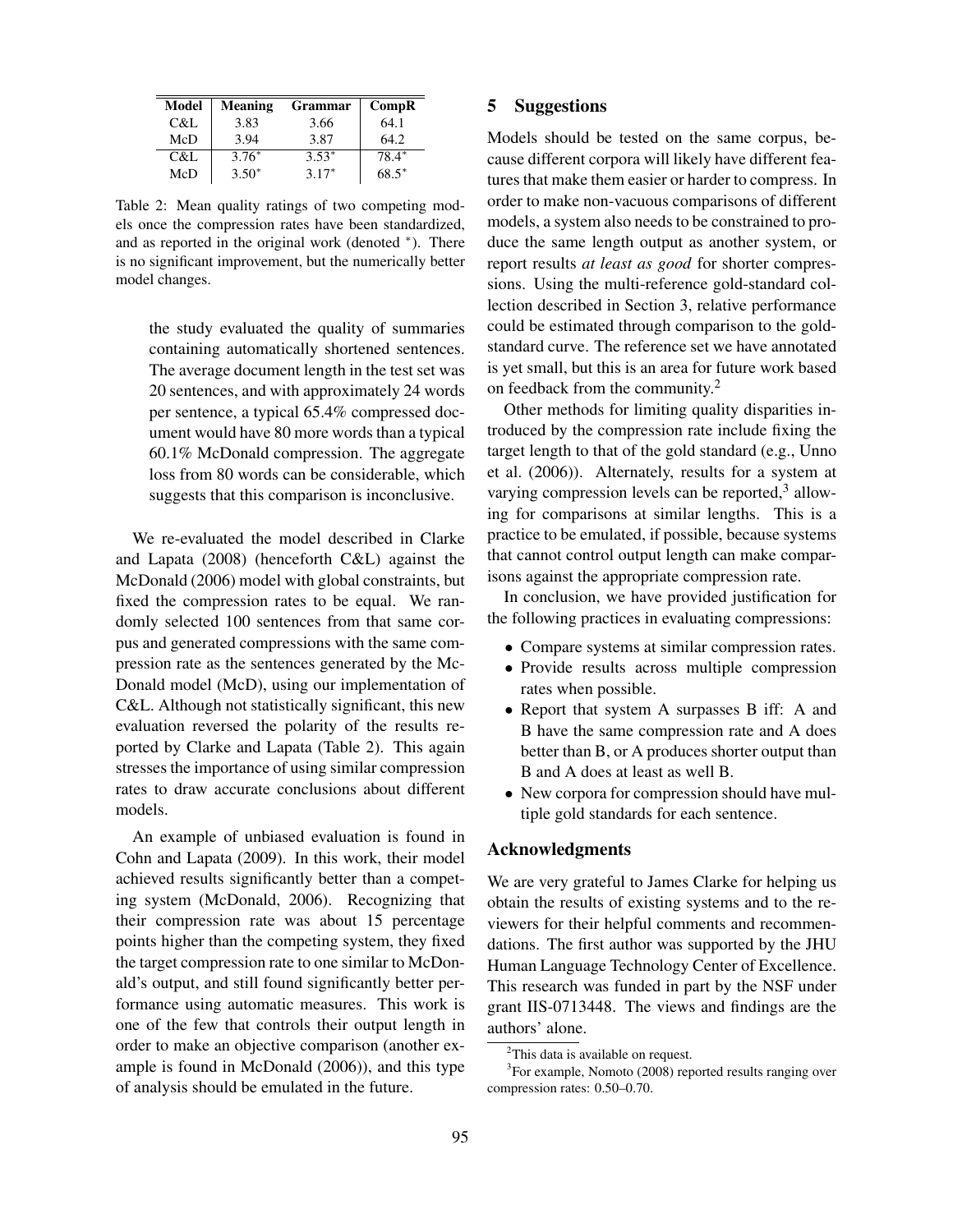### References

- Srinivas Bangalore, Owen Rambow, and Steve Whittaker. 2000. Evaluation metrics for generation. In *Proceedings of the first international conference on Natural language generation-Volume 14*, pages 1–8. Association for Computational Linguistics.
- A. Belz and A. Kilgarriff. 2006. Shared-task evaluations in HLT: Lessons for NLG. In *Proceedings of the Fourth International Natural Language Generation Conference*, pages 133–135. Association for Computational Linguistics.
- Ted Briscoe. 2006. An introduction to tag sequence grammars and the RASP system parser. *Computer Laboratory Technical Report*, 662.
- Chris Callison-Burch, Miles Osborne, and Philipp Koehn. 2006. Re-evaluating the role of Bleu in machine translation research. In *Proceedings of EACL*, Trento, Italy.
- James Clarke and Mirella Lapata. 2006. Models for sentence compression: A comparison across domains, training requirements and evaluation measures. In *Proceedings of the 21st International Conference on Computational Linguistics and the 44th annual meeting of the Association for Computational Linguistics*, pages 377–384. Association for Computational Linguistics.
- James Clarke and Mirella Lapata. 2007. Modelling compression with discourse constraints. In *Proceedings of the 2007 Joint Conference on Empirical Methods in Natural Language Processing and Computational Natural Language Learning (EMNLP-CoNLL)*, pages 1–11.
- James Clarke and Mirella Lapata. 2008. Global inference for sentence compression: An integer linear programming approach. *Journal of Artificial Intelligence Research*, 31:399–429.
- Trevor Cohn and Mirella Lapata. 2008. Sentence compression beyond word deletion. In *Proceedings of COLING*.
- Trevor Cohn and Mirella Lapata. 2009. Sentence compression as tree transduction. *Journal of Artificial Intelligence Research*, 34:637–674.
- Hal Daumé III and Daniel Marcu. 2002. A noisy-channel model for document compression. In *Proceedings of the 40th Annual Meeting on Association for Computational Linguistics*, pages 449–456. Association for Computational Linguistics.
- Marie-Catherine de Marneffe and Christopher D. Manning. 2008. Stanford typed dependencies manual.
- Bonnie Dorr, David Zajic, and Richard Schwartz. 2003. Hedge trimmer: A parse-and-trim approach to headline generation. In *Proceedings of the HLT-NAACL Workshop on Text summarization Workshop*.
- Dimitrios Galanis and Ion Androutsopoulos. 2010. An extractive supervised two-stage method for sentence compression. In *Proceedings of NAACL*.
- Michel Galley and Kathleen R. McKeown. 2007. Lexicalized Markov grammars for sentence compression. *the Proceedings of NAACL/HLT*.
- Shudong Huang, David Graff, and George Doddington. 2002. Multiple-Translation Chinese Corpus. Linguistic Data Consortium.
- Hongyan Jing. 2000. Sentence reduction for automatic text summarization. In *Proceedings of the sixth conference on Applied natural language processing*, pages 310–315. Association for Computational Linguistics.
- Kevin Knight and Daniel Marcu. 2000. Statistics-based summarization – Step one: Sentence compression. In *Proceedings of AAAI*.
- Kevin Knight and Daniel Marcu. 2002. Summarization beyond sentence extraction: A probabilistic approach to sentence compression. *Artificial Intelligence*, 139:91–107.
- LDC. 2005. Linguistic data annotation specification: Assessment of fluency and adequacy in translations. Revision 1.5.
- Chin-Yew Lin. 2003. Improving summarization performance by sentence compression: a pilot study. In *Proceedings of the sixth international workshop on Information retrieval with Asian languages-Volume 11*, pages 1–8. Association for Computational Linguistics.
- Inderjeet Mani, Gary Klein, David House, Lynette Hirschman, Therese Firmin, and Beth Sundheim. 2002. SUMMAC: a text summarization evaluation. *Natural Language Engineering*, 8(01):43–68.
- Erwin Marsi and Emiel Krahmer. 2005. Explorations in sentence fusion. In *Proceedings of the European Workshop on Natural Language Generation*, pages 8– 10.
- André F. T. Martins and Noah A. Smith. 2009. Summarization with a joint model for sentence extraction and compression. In *Proceedings of the Workshop on Integer Linear Programming for Natural Langauge Processing*.
- Ryan McDonald. 2006. Discriminative sentence compression with soft syntactic constraints. In *In Proceedings of EACL*.
- Andrew H. Morris, George M. Kasper, and Dennis A. Adams. 1992. The effects and limitations of automated text condensing on reading comprehension performance. *INFORMATION SYSTEMS RESEARCH*, 3(1):17–35.
- Courtney Napoles, Chris Callison-Burch, Juri Ganitkevitch, and Benjamin Van Durme. 2011. Paraphrastic sentence compression with a character-based metric: Tightening without deletion. In *Proceedings of ACL, Workshop on Monolingual Text-To-Text Generation*.